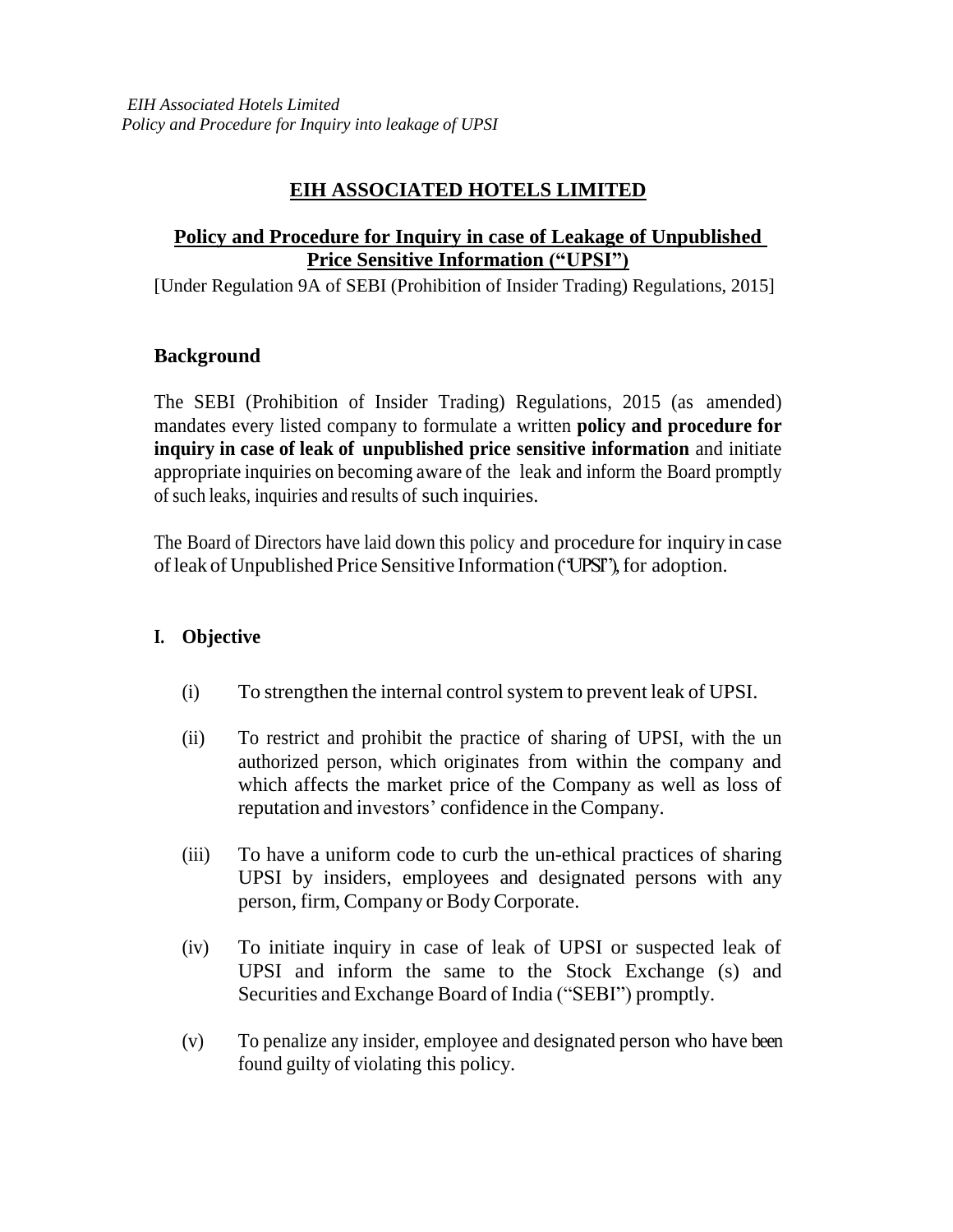## **II. Scope**

The Company endeavors to preserve the confidentiality of UPSI and to prevent misuse of such information. The Company strive to restrict and prohibit the practice of sharing of UPSI which originates from within the company by any Promoter, Director, Key Managerial Person, insider, employee, designated person, support staff or any other known or un-know person(s) with any unauthorized person which affects the market price of the Company as well as causesloss of reputation and investors' confidence in the company.

## **III. Applicability**

This Policy will be applicable with effect from  $1<sup>st</sup>$  April 2019.

## **IV. Definitions**

- (i) **Chief Investor Relation Officer ("CIRO")** means the officer as specified in clause 10.2 of the Company's Code of Conduct for Prevention of Insider Trading, 2019.
- (ii) **Un-published Price Sensitive Information ("UPSI")** means the information as defined in clause 1.8 of the Company's Code of Conduct for Prevention of Insider Trading, 2019.
- (iii) **Leak of UPSI** means any communication or information which is /shall be UPSI by any insider, employees and designated persons or any other known or unknown person to any person other than a person(s) authorized by the Board or CIRO of the Company after following the due process prescribed in this behalf in the Code of Practices Fair Disclosure of UPSI by the Company.
- (iv) **Support Staff** shall include Information Technology, Finance and Accounts staff and secretarial department staff who have access to UPSI.

## **V. Duties of Chief Investor Relations Officer**

The duties of CIRO are -

- (i) To oversee the compliance of this Policy;
- (ii) To report incident of actual or suspected leak of UPSI to the Securities and Exchange Board of India;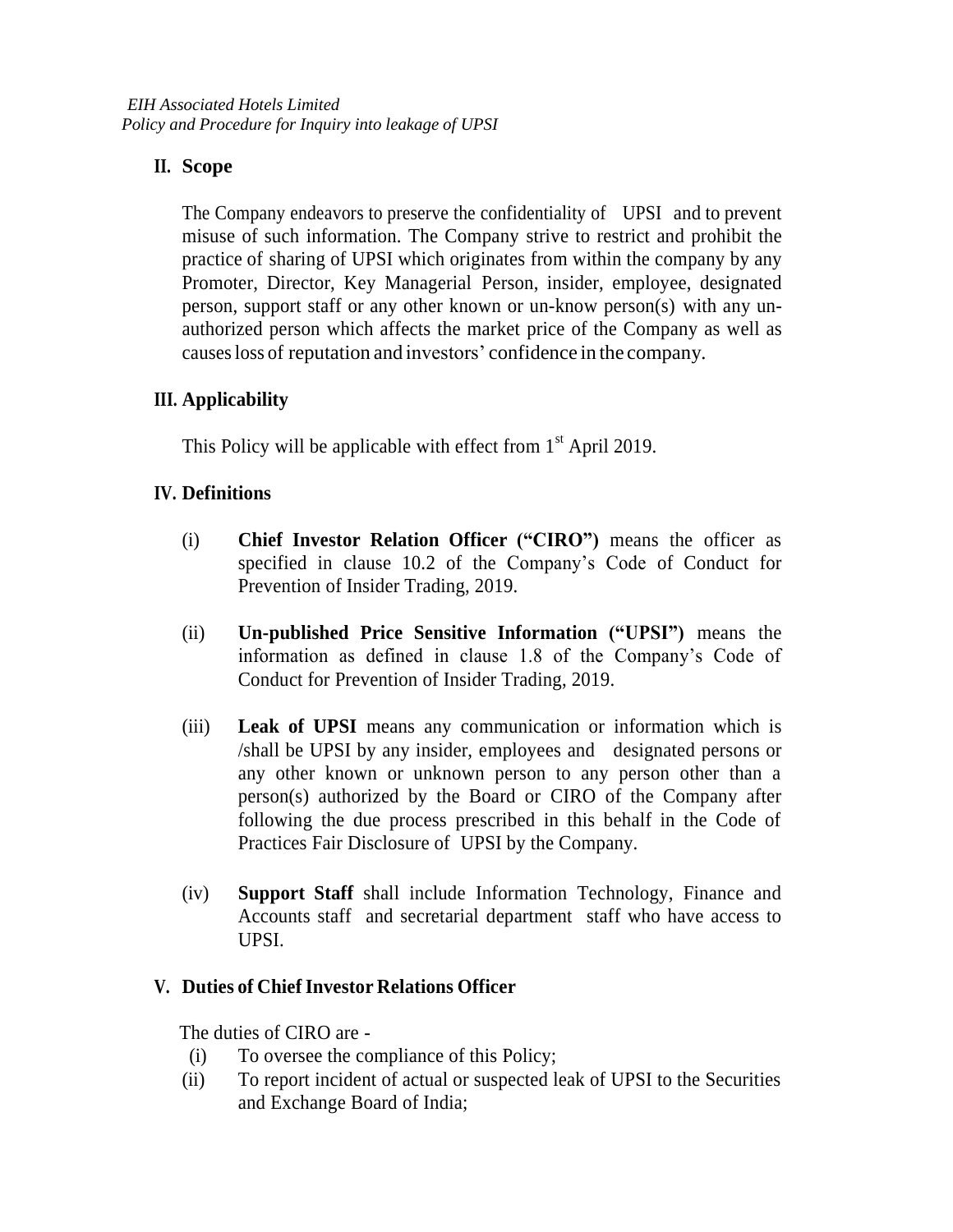- (iii) To intimate the incident of actual or suspected leak of UPSI to the Stock Exchanges; and
- (iv) To co-ordinate with and disclose the relevant facts of the incident of actual or suspected leak of UPSI to the Enquiry committee.

#### **VI. Disclosure of actual ofsuspected leak of UPSIto Stock Exchanges**

 On becoming aware of actual or suspected leak of Unpublished Price Sensitive Information of the Company, the CIRO shall ensure that the same be promptly intimated to the Stock Exchanges on which the securities of the Company are listed in the format as set out in **AnnexureA.**

## **VII. Report of actual or suspected leak of UPSIto SEBI/ Stock Exchange(s)**

 On becoming aware of actual or suspected leak of Unpublished Price Sensitive Information of the Company, the CIRO shall ensure that a report on such actual or suspected leak of UPSI, preliminary enquiry thereon and results thereof shall be promptly made available to the SEBI/ stock exchange (s) in the format as set out in **Annexure B.**

## **VIII. Constitution of Enquiry Committee**

 The Board of Directors or any Committee authorized by them in this behalf, shall constitute a committee to be called as "Enquiry Committee".

 The Enquiry Committee shall consist of at least 3 (three) Members which includes the Managing Director, Chief Financial Officer and Chief Investor Relation Officer and any other officer of the Company as may be decided by the Managing Director and Chief Executive officer.

## **IX. Duties of Enquiry Committee**

The Enquiry Committee shall be responsible for -

- (a) Conducting a preliminary enquiry to ascertain the truth contained in the information or complaint pertaining to actual or suspected leak of UPSI, if any; and
- (b) Authorizing any person to collect necessary support material; and
- (c) Deciding disciplinary action thereon.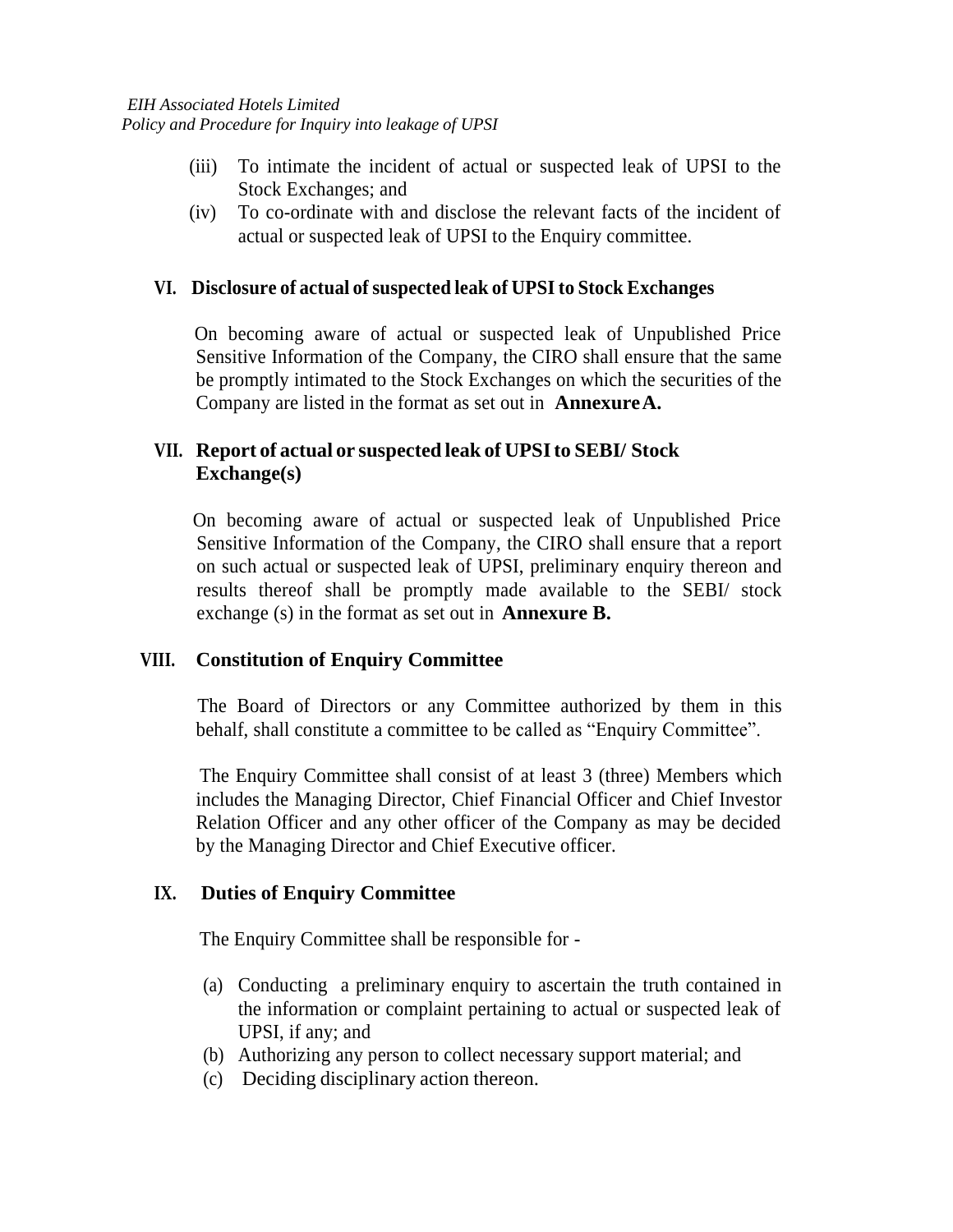## **X. Procedure for enquiry in case of leak of UPSI**

 On becoming aware of the actual or suspected leak of UPSI of the Company by any Promoter, Director, Key Managerial Person, insider, employee, designated person, support staff or any other known or un-know person, the CIRO after informing the same to the Managing Director and Chief Executive Officer of the Company, shall follow the below mentioned procedure in order to enquire and/or investigate the matter.

## **(a) Preliminary Enquiry**

Preliminary enquiry is a fact-finding exercise. The object of preliminary enquiry is to ascertain the truth or otherwise of the allegations contained in the information or complaint, if any, and to collect necessary available material in support of the allegations, and thereafter to decide whether there is justification to embark upon any disciplinary action.

The Enquiry Committee shall appoint and  $\ell$  or authorize any person(s), as it may deem fit, to initiate/conduct an enquiry to collect the relevant fact, material substances on actual or suspected leak of UPSI.

## **(b) Report of Preliminary Enquiry to the Enquiry Committee**

ThePerson(s) appointed/authorizedtoenquirethematterofactualorsuspected leak of UPSI submit his/her report to the Enquiry Committee within 7 days from the date of his appointment on this behalf.

## **(c) Disciplinary Action**

The Disciplinary action(s) shall include, wage freeze, suspension, recovery, claw back, termination etc., as may be decided by the Committee.

## **XI. Amendment**

The Board of Directors may amend / substitute any provision(s) with a new provision(s) or replace this entire Policy with a new Policy.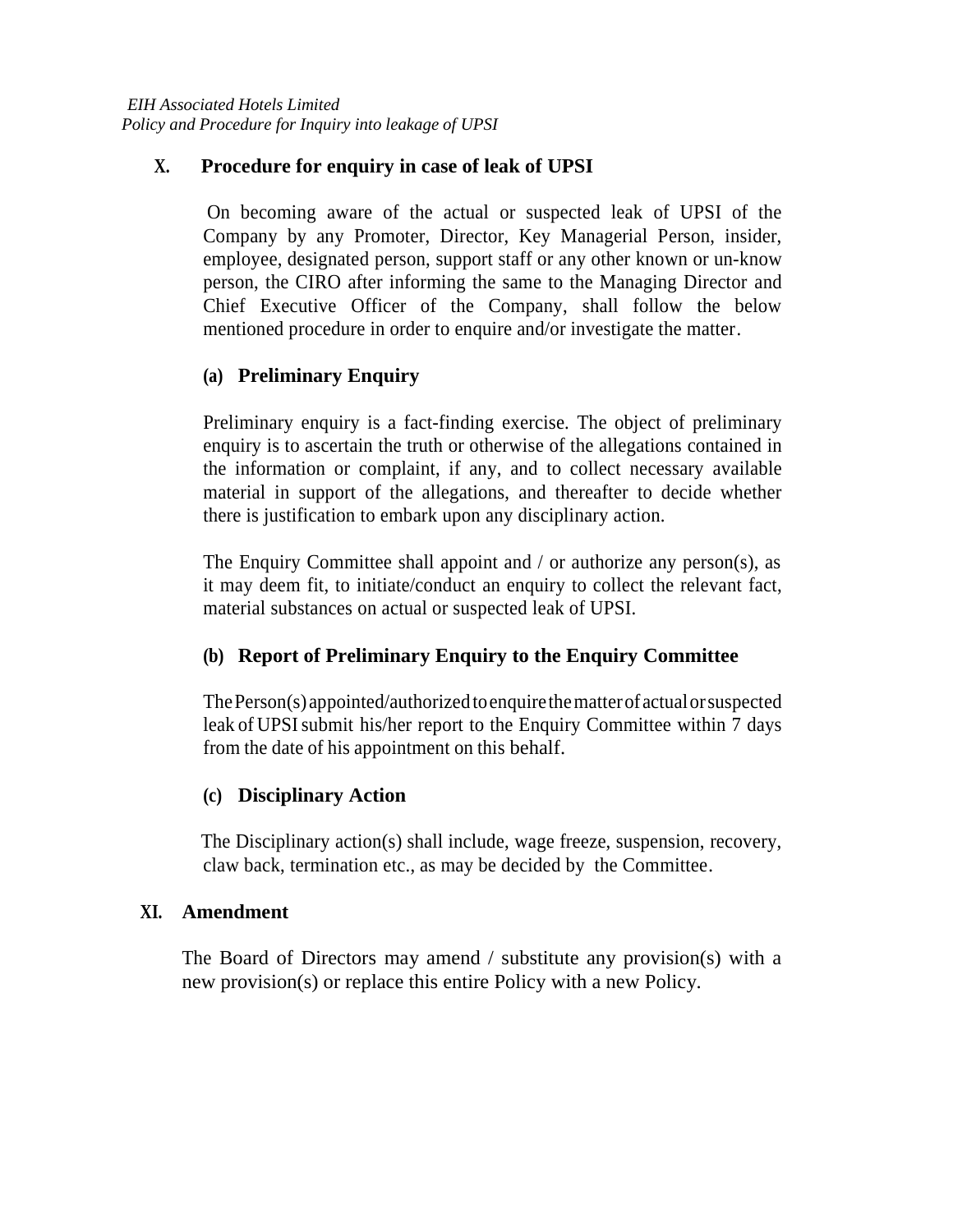*EIH Associated Hotels Limited Policy and Procedure for Inquiry into leakage of UPSI*

#### **Annexure A Format for Intimation of actual or suspected leak of UPSI to the Stock Exchanges Pursuant to Regulation 30 of SEBI (Listing Obligations and Disclosure Requirements) Regulations, 2015**

| The National Stock Exchange of BSE Limited                                         |                                  |
|------------------------------------------------------------------------------------|----------------------------------|
| <b>India Limited</b>                                                               | Corporate Relationship Dept      |
| Exchange Plaza, $5^{th}$ Floor, Plot No. $1^{st}$ Floor, New Trading Ring, Rotunda |                                  |
| C/1, G Block, Bandra Kurla Complex,   Building. Phiroze Jeejeebhoy Towers,         |                                  |
| Bandra (E), Mumbai $-400051$ .                                                     | Dalal Street, Fort Mumbai-400001 |
| <b>Code: EIHAHOTELS</b>                                                            | Code: 523127                     |

Dear Sir / Madam,

#### **Sub:Intimation of actual or suspected leak of UPSI pursuant to Regulation 30 of SEBI(Listing Obligation and Disclosure Requirements) Regulations, 2015**

Pursuant to Regulation 30 of SEBI (Listing Obligation and Disclosure Requirements) Regulations, 2015, we are reporting actual or suspected leak of Unpublished Price Sensitive Information (UPSI) of the Company, as follows;

| Name of offender, if known.                                                                    |        |
|------------------------------------------------------------------------------------------------|--------|
| Name of the organization.                                                                      |        |
| Designation<br>(Employee, Insider, Designated Person or any<br>other)<br>Nature of Information |        |
| Whether any action initiated by the Company.<br>If yes, narration of the same                  | Yes/No |

Request you to kindly take the aforementioned on your record.

Thank you, Yours faithfully, For **EIH Associated Hotels Limited Company Secretary & Compliance Officer**